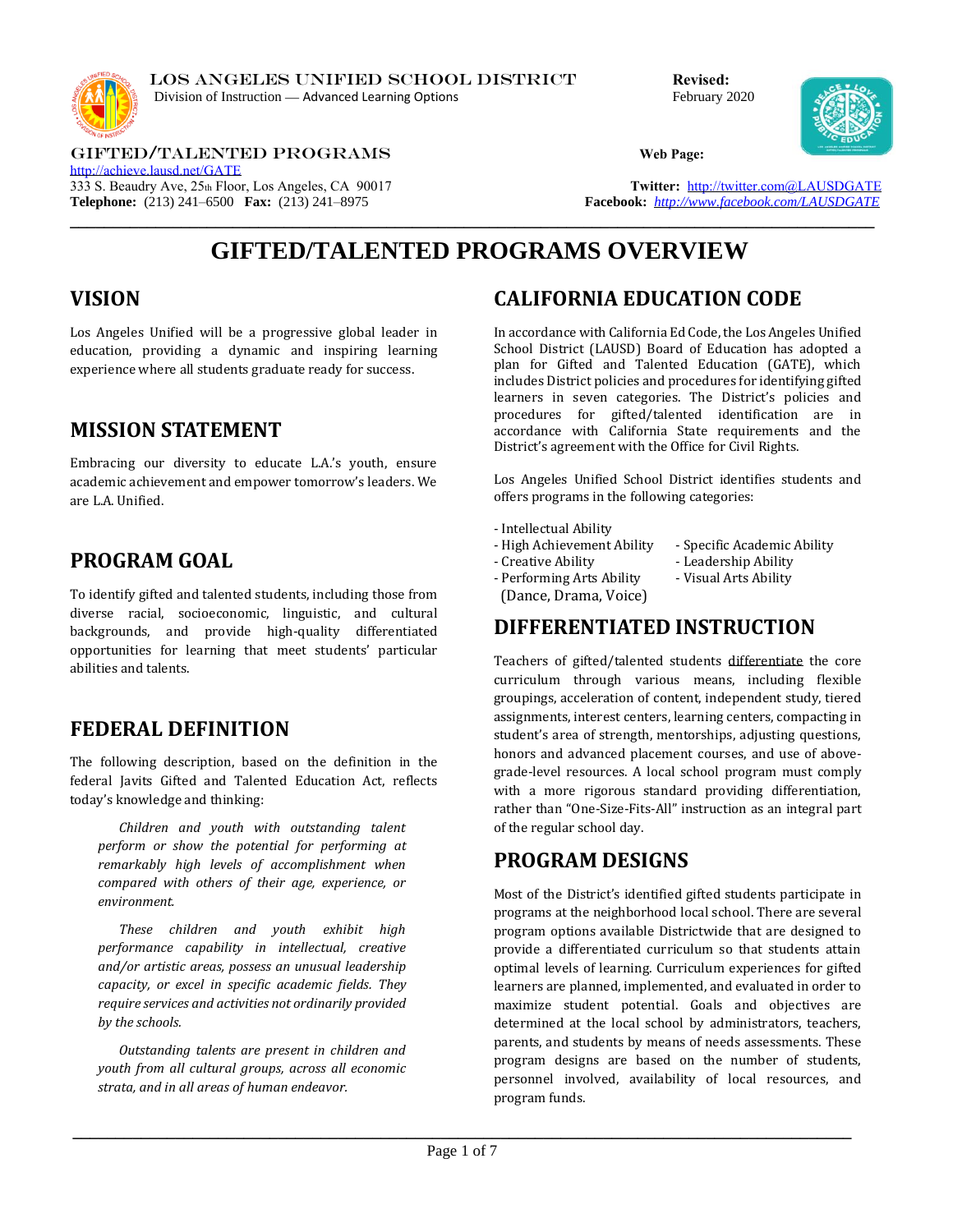The school programs may include one or a combination of the following:

- **Cluster—**Grouping students within the regular classroom for instruction by the regular classroom teacher
- **Special Day—**Homogeneous class*(es)* for a minimum school day for students who have like abilities and interests
- **Acceleration—**Placement in advanced grades or classes
- **Enrichment—**Supplemental educational activities conducted within the regular classroom but provided by someone other than the regular classroom teacher
- **Part-time Grouping—**Classes conducted outside the regular classroom for a part of the school day or on Saturday.
- **Independent Study—**Students conduct self-directed "real-world" research projects that are carefully planned with and monitored by the teacher
- **Postsecondary—**Advanced Placement classes or parttime enrollment in university

## **SPECIAL PROGRAMS**

**The following programs** are offered to those students who require an environment which encourages extremely high levels of abstract thinking, motivation, interest, achievement, peer interaction, and a radically accelerated pace of learning. Acceptance is based on student eligibility criteria, availability of space, and any specific conditions unique to that school.

### **Advanced Placement (AP)**

The Advanced Placement (AP) Program is a cooperative educational endeavor of secondary schools, colleges, the College Board, and Gifted/Talented Programs. It currently offers more than 35 courses across multiple subject areas for able high school students. There are AP courses conducted in all high schools, magnet centers, and selected middle schools in the Los Angeles Unified School District. For more information, go to [http://apcentral.collegeboard.com.](http://apcentral.collegeboard.com/)

### **Conservatory of Fine Arts** (Originated in 1981)

The Conservatory of Fine Arts is a 19-week Saturday program providing differentiated instruction with a broad and varied curriculum to motivated and talented students and is sponsored by Gifted/Talented Programs. Both Visual and Performing Arts instruction is provided for gifted and talented students. Performing Arts offers instruction in drama, dance, and voice while Visual Arts offers instruction in drawing and painting. Housed at California State University, Los Angeles, the Conservatory is an instructional supplement for local school arts programs.

The program is open to third-through twelfth-grade students attending LAUSD who have been identified as talented in the visual or performing arts or who have been recommended by their resident LAUSD schools. Administrators of charter schools must contact the Charter Schools Division to start the Fee-for-Service process for each new applicant in order to participate.

Instruction takes place beginning in October and concludes in April. The Performing Arts Division meets from 9:00 a.m. to 1:00 p.m.; the Visual Arts Division meets from 10:00 a.m. to 1:00 p.m. Attendance is mandatory. Students with more than three absences are dropped from the program; three tardies constitute one absence.

The instructional and enrichment program offers identified talented students the following:

- An opportunity to learn expression, interpretation, and movement for performing arts students and to concentrate on projects of personal interest using varied media and techniques for visual arts students.
- An opportunity to attend museum field trips which complement the classroom instruction for those students participating in the visual arts.
- An opportunity to display students' art work through Open House, Student Art Exhibition, and a culminating Showcase Performance.

Transportation is not provided. By mid-August, applications are available upon approval at the school of attendance, online at [apply.lausd.net](http://apply.lausd.net/) and under the *GATE Program Options* Section at [http://achieve.lausd.net/GATE.](http://achieve.lausd.net/GATE)

**Magnet Programs** Magnet programs are courtordered voluntary integration opportunities available to students entering grades K–12, living within the LAUSD boundaries at the time of application and while participating in the magnet program. District-paid transportation may be provided for applicants residing outside a two-mile radius of the magnet school of choice for Elementary (K–5) and a fivemile radius for Secondary (6–12) who meet specific District guidelines. The magnet schools/centers offer self-contained classes and place emphasis on developing higher-level thinking skills in a demanding academic program. Applications are available districtwide at the local schools or by calling the Office of Student Integration Services. Interested parents may submit an original application or apply online at [http://eChoices.lausd.net](http://echoices.lausd.net/) no later than the November deadline. For information regarding the process of application, verification and student selection, call the Office of Student Integration Services at (213) 241-4177.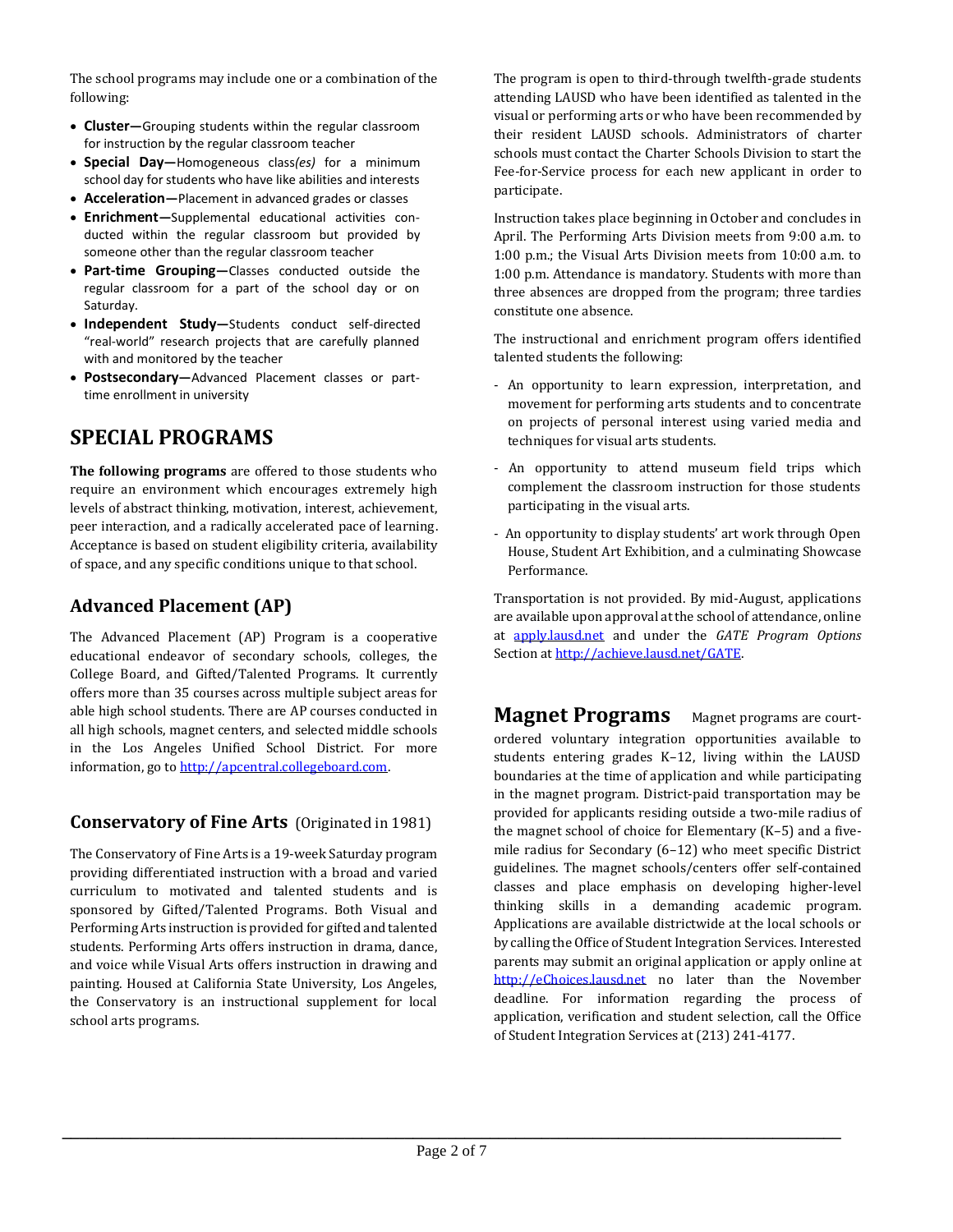**Gifted/High Ability Magnet Centers** Special criteria are required for the Gifted/High Ability and Highly Gifted magnet centers. Verification of student's eligibility must be received prior to the magnet application deadline.

- Students attending LAUSD schools are automatically verified through LAUSD school records.
- Applicants entering grades 1–12 not enrolled in LAUSD (private and independent charter schools) or who are new to LAUSD and reside within District boundaries must:
	- Obtain and complete the form, "Verification of High Ability for Gifted/High Ability Magnet Centers" to be sent to the current school of attendance.
	- Give authorization to the current school of attendance to release student information and request verification of the required criteria prior to the CHOICES application deadline.
	- Confirm the receipt of the verification form with the Student Integration Services Office at (213) 241-6572 **prior** to the deadline date*.*
- The verification form is self-populated when applying online a[t eChoice.lasud.net.](http://echoice.lasud.net/)
- For detailed information on the application process or to download the verification form, log onto http://achieve .lausd.net/GATE and select GATE Program Options-Magnets.

Gifted/High Ability Magnets serve students who demonstrate ability to work two years above grade level in academic subjects. For verification, applicants must meet **one** of the following criteria:

- 1. **Be identified as gifted** by a LAUSD psychologist in the Intellectual, High Achievement, or Specific Academic Ability categories.
- 2. **Demonstrated ability in all four critical-thinking and problem-solving skills in their primary language.**
	- Explain meanings or relationships among facts, information, or concepts that demonstrate depth and complexity.
	- Formulate new ideas or solutions and elaborate on the information.
	- Use alternative methods in approaching new or unfamiliar mathematical problems.
	- Use extensive vocabulary easily and accurately to express creative ideas.
- 3. Have national percentile scores of 85 or above in both total reading and total mathematics on District-approved standardized norm-referenced tests.
	- **Most current OLSAT-8 scores in:**
		- APR total **or**
		- APR Verbal and APR Non-Verbal **OR**
	- **Meeting the achievement level scale score range** for "Standards Exceeded" on most current Smarter Balanced Assessment Consortium (SBAC) test in:
		- English Language Arts/Literacy **and**
		- Mathematics **OR**
	- **Most current scores on a District-approved standardized achievement test in**:
		- Total Reading **or** ELA **and** Total Math **OR**
		- Reading Composite **and** Math Composite **OR**
		- Verbal Reasoning **and** Quantitative Reasoning

For Open House information, please contact the schools directly:

| <b>GIFTED/HIGH ABILITY MAGNETS</b>          |                    |  |
|---------------------------------------------|--------------------|--|
| Elementary Magnets, Grades 1-5              | <b>Telephone</b>   |  |
| 74th St.                                    | (323) 753-2338     |  |
| $Gr. 2-5$<br>Alta California                | (818) 830-4400     |  |
| Ambler                                      | (310) 532-4090     |  |
| <b>Balboa</b>                               | (818) 349-4801     |  |
| <b>Baldwin Hills</b>                        | (323) 937-7223     |  |
| $Gr. 2-5$<br><b>Braddock</b>                | $(310)$ 391-6707   |  |
| $Gr. 2-5$<br><b>Burbank Global Learning</b> | (818) 763-6497     |  |
| Canterbury                                  | (818) 892-1104     |  |
| <b>Commonwealth Arts/Tech</b><br>$Gr. 2-5$  | (213) 384-2546     |  |
| $Gr. 1-6$<br><b>Cowan Int. Humanities</b>   | $(310) 645 - 1973$ |  |
| $Gr. 2-6$<br><b>Eagle Rock</b>              | $(323)$ 254-6851   |  |
| <b>Euclid Bilingual</b>                     | $(323)$ 263-6792   |  |
| <b>Kester</b>                               | (818) 787-6751     |  |
| $Gr. 2-5$<br>Multnomah                      | (323) 225-6005     |  |
| Park Western Math/Sci.                      | (310) 833-3591     |  |
| $Gr. 2-6$<br><b>Russell</b>                 | (323) 582-7247     |  |
| $Gr. 2-5$<br>Sunland                        | $(818)$ 353-1631   |  |
| Vena<br>$Gr. 2-5$                           | (818) 896-9551     |  |
| <b>Welby Way</b>                            | (818) 348-1975     |  |
| Wonderland<br>$Gr. 3-5$                     | $(323) 654 - 4401$ |  |
| Middle School Magnets, Grades 6-8           | <b>Telephone</b>   |  |
| <b>Adams</b>                                | $(213) 745 - 3700$ |  |
| Audubon                                     | (323) 290-6300     |  |
| <b>Bancroft STEM</b>                        | (323) 993-3400     |  |
| <b>Burroughs</b>                            | (323) 549-5000     |  |
| Dodson                                      | (310) 241-1900     |  |
| Gr. 7-8<br>Drew                             | (323) 323-1700     |  |
| El Sereno                                   | (323) 224-4700     |  |
| Hale Sci. Tech.                             | (323) 826-1700     |  |
| King Arts/Tech.                             | $(323) 644 - 6700$ |  |
| Lawrence                                    | (818) 678-7924     |  |
| <b>Mount Gleason</b>                        | $(818)$ 951-2580   |  |
| <b>Nightingale STEM</b>                     | (323) 224-4800     |  |
| Palms                                       | $(310)$ 253-7600   |  |
| Peary                                       | (310) 225-4289     |  |
| Porter                                      | $(818)$ 920-2050   |  |
| Romer                                       | (818) 505-2200     |  |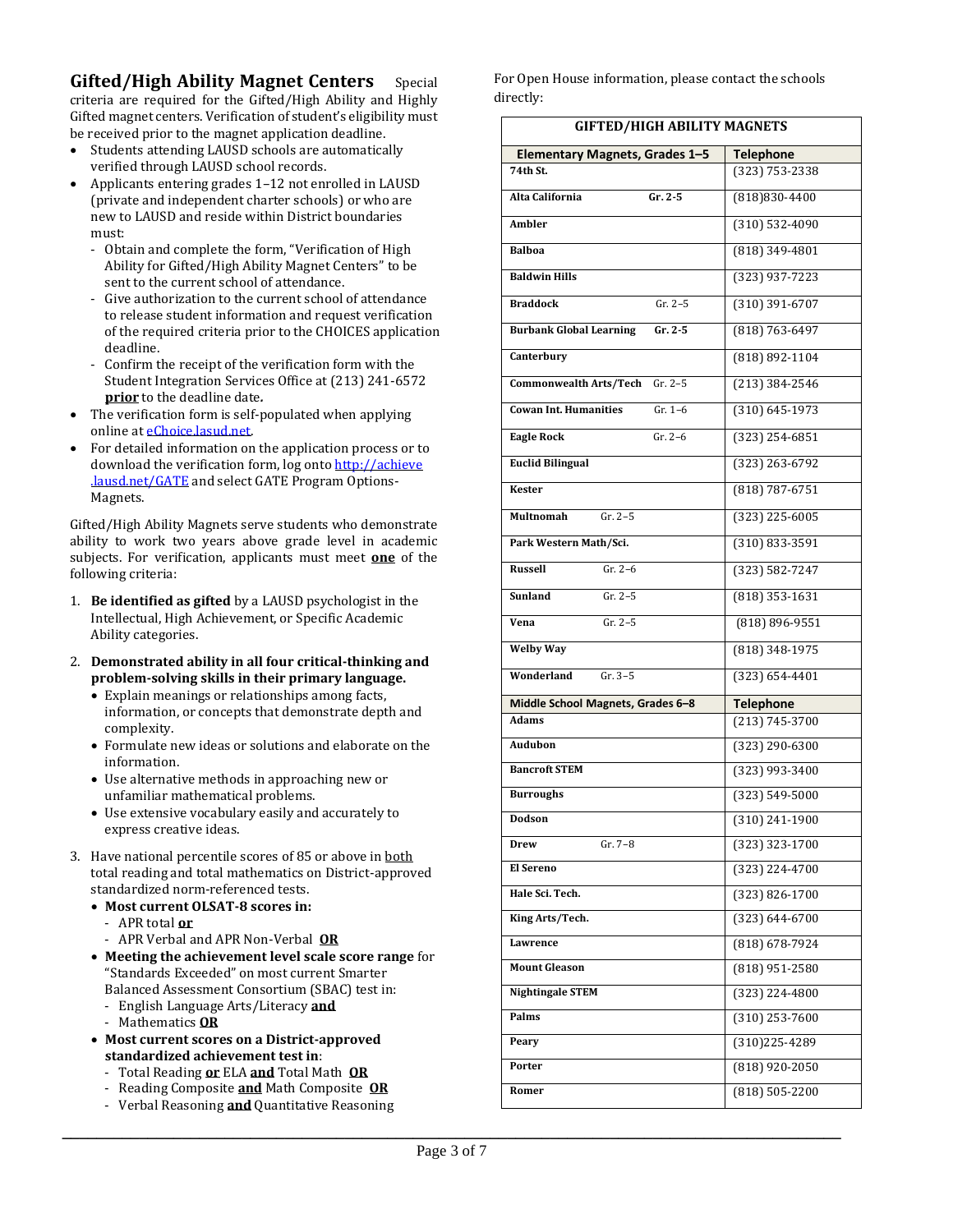| <b>Middle School Magnets, Grades 6-8</b> | <b>Telephone</b>   |
|------------------------------------------|--------------------|
| Sepulveda MS                             | (818) 920-2842     |
| Stevenson                                | (323)780-6400      |
| Vista                                    | (818)901-2727      |
| Wright                                   | $(310)258-6600$    |
| High School Magnets, Grades 9-12         | <b>Telephone</b>   |
| <b>Bell STEM</b>                         | (323) 832-4873     |
| Chatsworth HS Gr. 9 only 2020-2021       | (818) 678-3400     |
| $Gr. 7-12$<br><b>Eagle Rock</b>          | (323) 340-3576     |
| Kennedy Med.                             | (818) 271-2912     |
| <b>Marshall</b>                          | $(323) 671 - 1430$ |
| Panorama HS<br>Gr. 9-10 only 2020-2021   | (818)909-4500      |
| <b>San Pedro HS</b>                      | $(310)$ 241-5826   |
| $Gr. 6-12$<br><b>Science Acad. STEM</b>  | $(818)$ 753-4470   |
| <b>Taft HS</b>                           | $(818)$ 618-3518   |
| <b>Westchester STEM</b>                  | (310) 338-2526     |

## **Highly Gifted Magnet Centers**

Verification of a score of 99.9% on an intellectual test administered by a designated GATE psychologist from the LAUSD Psychological Services, Gifted/Talented Programs, needs to be on file prior to the magnet application deadline. Test results from school districts outside Los Angeles Unified School District are evaluated. Private assessment is not accepted. For Open House information, please contact the school directly. Priority will be given to students identified "Highly Gifted." However, if space remains, highly gifted centers accept identified "Gifted" students with a score of 99.5% and above (Highly Gifted Applicable).

| <b>HIGHLY GIFTED MAGNETS</b> | Telephone        |
|------------------------------|------------------|
| <b>Eagle Rock ES</b> Gr. 3-6 | $(323)$ 254-6851 |
| San Jose ES Gr. 2-5          | (818) 365-3218   |
| <b>Portola MS</b> $Gr. 6-8$  | $(818)$ 654-3300 |
| North Hollywood HS Gr. 9-12  | $(818)$ 753-6200 |

**NOTE:** When filling out applications, note the school codes in the CHOICES brochure and the grade levels being offered by the school.

## **Schools for Advanced Studies (SAS)**

Schools for Advanced Studies (SAS) demonstration sites receive the SAS designation for their exemplary Gifted and Talented Education (GATE) implementation. By providing high-quality differentiated instruction with an emphasis on depth, complexity, acceleration and novelty, SAS sites offer high-level academic support/services that meet the unique educational needs of K–12 gifted learners, identified in the Intellectual, High Achievement, Specific Academic, Creative and Leadership Ability categories or verified based on critical thinking/achievement.

For more detailed information about the SAS program, please visi[t http://achieve.lausd.net/GATE](http://achieve.lausd.net/GATE) under *Program Options.*

Transportation is not provided, and qualifying students may apply during the application period through a student permit application obtained at the school of attendance. The entrance criteria are similar to the Gifted/High Ability Magnet centers (SAS schools also accept applicants identified as gifted in the Creative Ability and Leadership Ability categories.) Qualifying students whose residence is within the LAUSD boundaries may apply as follows:

- 1. Resident students attending a designated SAS school who meet the eligibility criteria will have priority placement, and the eligibility criteria will be verified by the SAS site (no formal application is required).
- 2. Qualifying students who do not reside within the boundaries of the SAS school of choice need to submit an SAS Student Permit Application.
- 3. Affiliated charter schools with SAS designation are not permitted to participate in the SAS permit enrollment procedure. Participation must be conducted in accordance with the legal State and District requirements established for charter schools.

For specific information on the application process, contact the SAS school of choice directly and ask to speak to the coordinator of the GATE/SAS program.

**LOCAL DISTRICT CENTRAL** 

| <b>ELEMENTARY SCHOOLS</b>                                                                                                                           |                                                                                                                                                                   |                                                                                                                                                                       |  |  |
|-----------------------------------------------------------------------------------------------------------------------------------------------------|-------------------------------------------------------------------------------------------------------------------------------------------------------------------|-----------------------------------------------------------------------------------------------------------------------------------------------------------------------|--|--|
| 28th St. ES<br>(323) 232-3496<br>Dahlia Heights ES<br>(323) 255-1419<br>Dorris Pl. ES<br>(323) 222-9185<br><b>Franklin ES</b><br>$(323) 663 - 0320$ | <b>Glenfeliz ES</b><br>$(323) 666 - 1431$<br><b>Hobart ES</b><br>$(213)$ 386-8661<br><b>Ivanhoe ES</b><br>$(323) 664 - 0051$<br><b>Kim ES</b><br>$(213)$ 368-5600 | <b>Martin L. King ES</b><br>(323) 294-0031<br><b>Los Angeles ES</b><br>(323) 734-8233<br>Mt. Washington ES<br>(323) 225-8320<br><b>Trinity ES</b><br>$(323)$ 232-2358 |  |  |
| <b>MIDDLE SCHOOLS</b>                                                                                                                               |                                                                                                                                                                   |                                                                                                                                                                       |  |  |
| <b>Berendo MS</b>                                                                                                                                   | <b>Los Angeles</b>                                                                                                                                                | Virgil MS                                                                                                                                                             |  |  |
| (213) 739-5600                                                                                                                                      | <b>Academy MS</b><br>(323) 238-1800                                                                                                                               | $(213)$ 368-2800                                                                                                                                                      |  |  |
| <b>HIGH SCHOOLS</b>                                                                                                                                 |                                                                                                                                                                   |                                                                                                                                                                       |  |  |
| Contreras                                                                                                                                           | <b>Franklin HS</b>                                                                                                                                                | <b>Santee EC HS</b>                                                                                                                                                   |  |  |
| <b>Academic Ldrshp</b>                                                                                                                              | (323) 550-2000<br>$(323) 763 - 1000$                                                                                                                              |                                                                                                                                                                       |  |  |
| (213) 240-3815                                                                                                                                      | <b>Marshall HS</b><br>(323) 671-1400                                                                                                                              |                                                                                                                                                                       |  |  |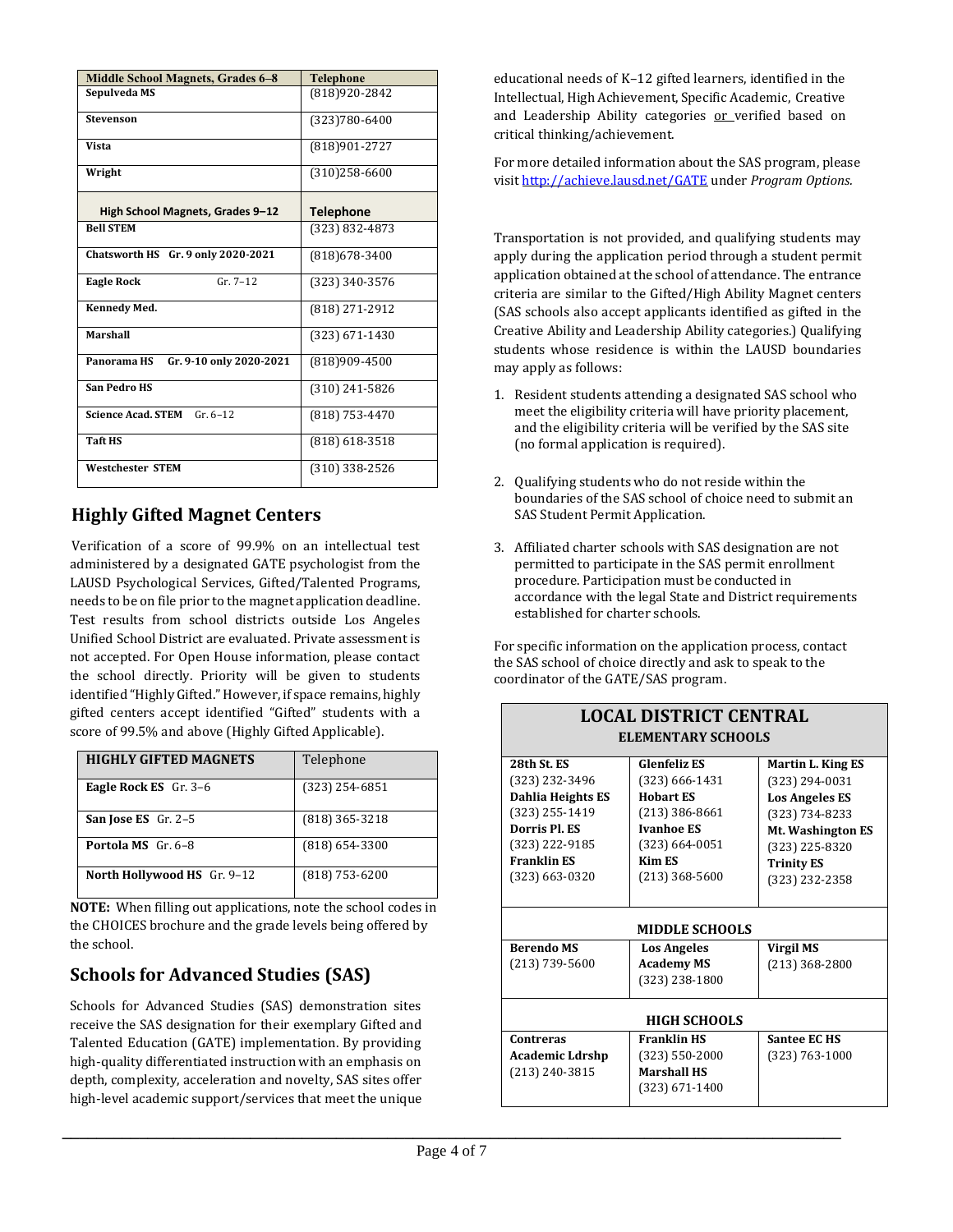| <b>LOCAL DISTRICT NORTHEAST</b> |                            |                          |  |
|---------------------------------|----------------------------|--------------------------|--|
| <b>ELEMENTARY SCHOOLS</b>       |                            |                          |  |
| <b>Apperson ES</b>              | <b>Hubbard ES</b>          | <b>Rio Vista ES</b>      |  |
| (818) 353-5544                  | (818) 367-1944             | (818) 761-6147           |  |
| Dyer ES                         | <b>Kittridge ES</b>        | <b>Saticoy ES</b>        |  |
| (818) 367-1932                  | (818) 786-7926             | (818) 765-0783           |  |
| <b>Erwin ES</b>                 | <b>Noble ES</b>            | <b>Sylmar Leadership</b> |  |
| (818) 988-6292                  | (818) 892-1151             | Academy, K-8*            |  |
| <b>Fair ES</b>                  | <b>Ranchito ES</b>         | (818) 367-1300           |  |
| (818) 761-5444                  | (818) 988-1710             | <b>Van Nuys ES</b>       |  |
|                                 |                            | (818) 785-2195           |  |
|                                 | <b>MIDDLE SCHOOLS</b>      |                          |  |
| <b>Fulton College</b>           | <b>Olive Vista MS</b>      | <b>Romer MS</b>          |  |
| Prep. (6-12)*                   | (818) 833-3900             | $(818)$ 505-2200         |  |
| (818) 947-2100                  | Pacoima MS                 | <b>Sylmar Leadership</b> |  |
| <b>Madison MS</b>               | $(818) 686 - 4200$         | Academy, K-8*            |  |
| (818) 255-5200                  | <b>Reed MS</b>             | (818) 367-1300           |  |
| Mt. Gleason MS                  | $(818)$ 487-7600           | <b>Van Nuys MS</b>       |  |
| (818) 951-2580                  |                            | (818) 267-5900           |  |
|                                 | <b>HIGH SCHOOLS</b>        |                          |  |
| <b>Fulton College</b>           | No. Hollywood HS           | <b>Verdugo Hills HS</b>  |  |
| Prep. (6-12)*                   | $(818)$ 753-6200           | (818) 951-5400           |  |
| (818) 947-2100                  | <b>Francis Polytechnic</b> |                          |  |
| <b>Grant HS</b>                 | HS (818) 394-3600          |                          |  |
| (818) 756-2700                  |                            |                          |  |
|                                 | <b>LOCAL DISTRICT EAST</b> |                          |  |
|                                 | <b>ELEMENTARY SCHOOLS</b>  |                          |  |
| Corona ES                       | <b>Rowan ES</b>            |                          |  |
| (323) 560-1323                  | (323) 261-7191             |                          |  |
| <b>MIDDLE SCHOOLS</b>           |                            |                          |  |
| <b>Belvedere MS</b>             | <b>Hollenbeck MS</b>       | <b>Walnut Park MS of</b> |  |
| (323) 266-5400                  | (323) 780-3000             | Social Justice and       |  |
| Gage MS                         | Nimitz MS                  | <b>Service Learning</b>  |  |
| (323) 826-1500                  | $(323) 887 - 5400$         | (323) 277-2600           |  |
|                                 |                            |                          |  |
|                                 |                            |                          |  |
|                                 |                            |                          |  |
| HIGH SCHOOLS                    |                            |                          |  |
| <b>Garfield HS</b>              | <b>Lincoln HS</b>          | <b>South East HS</b>     |  |
| $(323)$ 981-5500                | $(323)$ 441-4600           | $(323) 568 - 3400$       |  |
|                                 |                            |                          |  |

### **LOCAL DISTRICT NORTHWEST ELEMENTARY SCHOOLS**

| <b>Andasol ES</b>      | Granada ES                      | <b>Mosk, Stanley ES</b> |  |
|------------------------|---------------------------------|-------------------------|--|
| (818) 349-8631         | (818)363-3188<br>(818) 700-2020 |                         |  |
| <b>Calahan ES</b>      | <b>Hart ES</b>                  | <b>Plummer ES</b>       |  |
| $(818) 886 - 4612$     | (818) 340-6222                  | (818) 895-2481          |  |
| Darby ES               | Lanai ES                        | <b>Shirley ES</b>       |  |
| (818)360-1824          | $(818) 788 - 1590$              | $(818)$ 342-6183        |  |
| <b>Garden Grove ES</b> | <b>Liggett ES</b>               | <b>Stagg ES</b>         |  |
| (818) 343-4762         | (818) 982-4388                  | (818) 881-9850          |  |
| <b>Germain ES</b>      | <b>Melvin ES</b>                | <b>Tulsa ES</b>         |  |
| (818) 341-5821         | $(818) 886 - 7171$              | $(818)$ 363-5061        |  |
|                        |                                 |                         |  |
| <b>MIDDLE SCHOOLS</b>  |                                 |                         |  |
| <b>Columbus MS</b>     | <b>Holmes MS</b>                | <b>Porter MS</b>        |  |
| $(818) 702 - 1200$     | $(818) 678 - 4100$              | (818) 920-2050          |  |
| <b>Frost MS</b>        | <b>Lawrence MS</b>              | <b>Sutter MS</b>        |  |
| $(818) 832 - 6900$     | $(818)$ 678-7900                | (818) 773-5800          |  |
| <b>Henry MS</b>        | <b>Mulholland MS</b>            | <b>Woodland Hills</b>   |  |
| (818) 832-3870         | $(818)$ 609-2500                | Academy                 |  |
|                        | <b>Northridge MS</b>            | (818) 226-2900          |  |
|                        | $(818)$ 678-5100                |                         |  |
|                        |                                 |                         |  |
| <b>HIGH SCHOOLS</b>    |                                 |                         |  |
| <b>Kennedy HS</b>      | <b>Monroe HS</b>                |                         |  |
| (818) 271-2900         | $(818) 830 - 4200$              |                         |  |
|                        |                                 |                         |  |

| <b>LOCAL DISTRICT WEST</b> |                        |                      |  |
|----------------------------|------------------------|----------------------|--|
| <b>ELEMENTARY SCHOOLS</b>  |                        |                      |  |
| 3rd St. ES                 | <b>Cimarron ES</b>     | <b>Mar Vista ES</b>  |  |
| (323) 939-8337             | (323) 757-1226         | (310) 391-1175       |  |
| <b>Beethoven ES</b>        | <b>Clover ES</b>       | <b>Overland ES</b>   |  |
| (323) 398-6286             | (310) 479-7739         | $(310) 838 - 7308$   |  |
| <b>Bright ES</b>           | <b>Coeur D'Alene</b>   | Palms ES             |  |
| (323) 733-1178             | $(310) 821 - 7813$     | $(310) 838 - 7337$   |  |
| <b>Canfield ES</b>         | <b>Fairburn ES</b>     | Playa del Rey ES     |  |
| $(310) 552 - 2525$         | $(310)$ 470-1344       | $(310)$ 827-3560     |  |
| <b>Castle Heights ES</b>   | <b>Hancock Park ES</b> | <b>Wilton Pl. ES</b> |  |
| $(310) 839 - 4528$         | (323) 935-5272         | $(213)$ 389-1181     |  |
|                            |                        |                      |  |
|                            |                        |                      |  |
| <b>MIDDLE SCHOOLS</b>      |                        |                      |  |
| <b>Audubon MS</b>          | <b>Cochran MS</b>      | Muir MS              |  |
| (323) 290-6300             | (323) 730-4300         | $(323) 565 - 2200$   |  |
| <b>Burroughs MS</b>        | <b>Le Conte MS</b>     | Palms MS             |  |
| (323) 549-5000             | (323) 308-1700         | $(310)$ 253-7600     |  |
|                            | <b>Marina del Rey</b>  | <b>Webster MS</b>    |  |
|                            | $(310) 578 - 2700$     | $(310)$ 235-4600     |  |
|                            |                        |                      |  |
| <b>HIGH SCHOOLS</b>        |                        |                      |  |
| <b>Fairfax HS</b>          | <b>Hollywood HS</b>    | <b>Venice HS</b>     |  |
| (323) 370-1200             | (323) 993-1700         | $(310)$ 577-4200     |  |
| <b>Hamilton HS</b>         | <b>University HS</b>   |                      |  |
| $(310)$ 280-1400           | $(310)$ 914-3500       |                      |  |
|                            |                        |                      |  |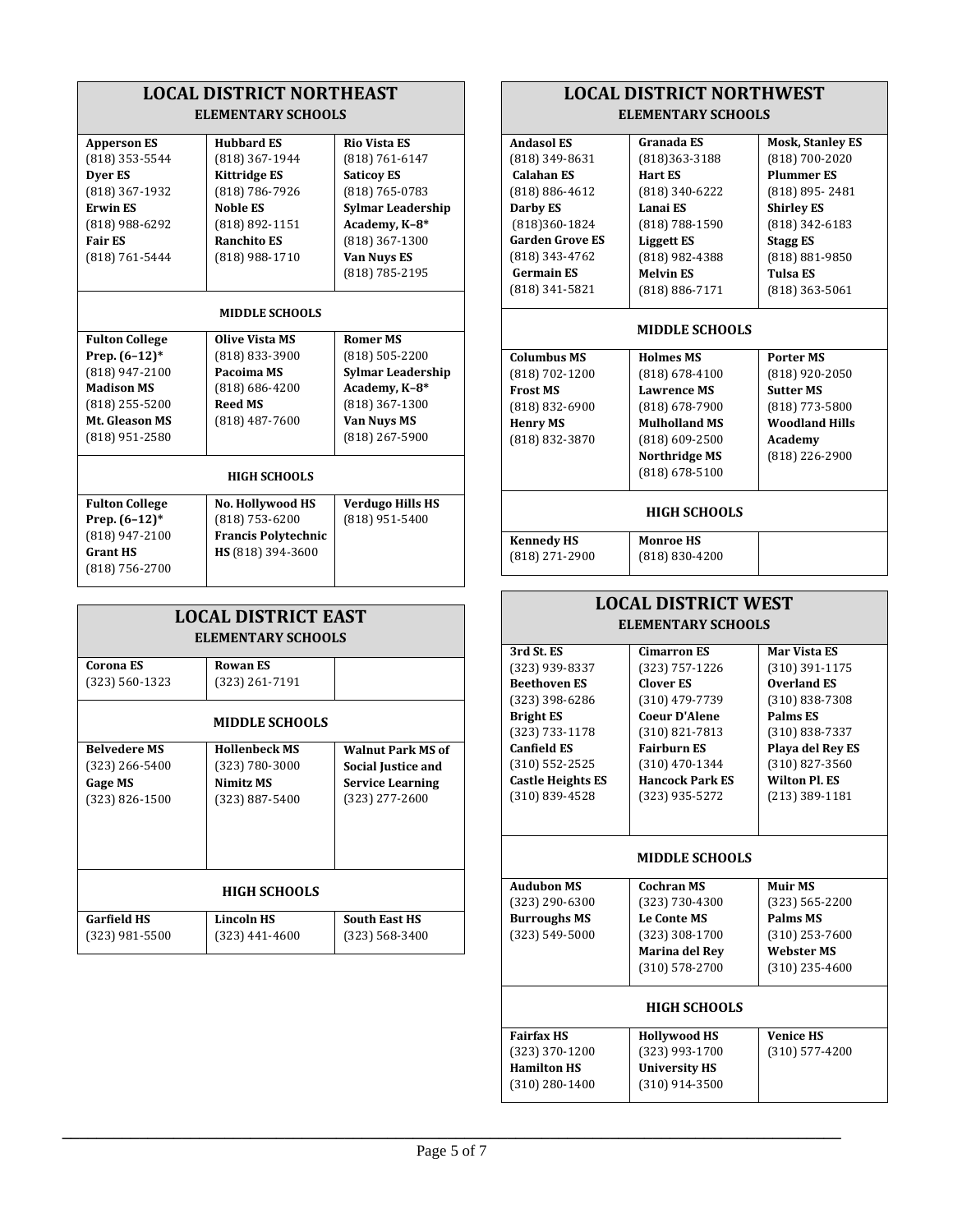| <b>LOCAL DISTRICT SOUTH</b> |                     |                      |  |
|-----------------------------|---------------------|----------------------|--|
| ELEMENTARY SCHOOLS          |                     |                      |  |
| <b>156th ES</b>             | Bridges Span,       | <b>Manchester ES</b> |  |
| (310) 324-6639              | $(K-8)*$            | (323) 778-3472       |  |
| <b>186th ES</b>             | $(310)$ 522-5400    | <b>Russell ES</b>    |  |
| (310) 324-1153              | <b>Broad ES</b>     | (323) 582-7247       |  |
|                             | $(310)$ 835-3118    |                      |  |
|                             | Catskill ES         |                      |  |
|                             | (310) 834-7241      |                      |  |
| <b>MIDDLE SCHOOLS</b>       |                     |                      |  |
| Bridges Span,               | Dodson MS           | <b>White MS</b>      |  |
| $(K-8)*$                    | (310) 241-1900      | (310) 783-4900       |  |
| (310) 522-5400              | <b>Edison MS</b>    |                      |  |
| Dana MS                     | $(323) 826 - 2500$  |                      |  |
| $(310)$ 241-1100            | <b>Peary MS</b>     |                      |  |
|                             | $(310)$ 225-4200    |                      |  |
| <b>HIGH SCHOOLS</b>         |                     |                      |  |
| <b>Carson HS</b>            | Narhonne HS         |                      |  |
| $(310) 847 - 6000$          | $(310)$ 257-7100    |                      |  |
| <b>Fremont HS</b>           | <b>San Pedro HS</b> |                      |  |
| (323) 565-1200              | $(310)$ 241-5800    |                      |  |
|                             |                     |                      |  |

### **Affiliated charter schools with SAS designa-**

**tion** are not permitted to participate in SAS permit enrollment procedures which include the use of the permit application. Selection and enrollment at these sites must be conducted in accordance with the State and District legal requirements established for charter schools.

- Please call the affiliated charter school directly for information regarding the process and timeline for their school.
- If your child is accepted at the charter school through charter enrollment procedures **AND** meets SAS eligibility criteria, your child will be placed in SAS classes, as appropriate.

Please note that affiliated charter schools with the SAS designation **MAY NOT** use gifted identification/verification information to make charter selection decisions. If you have general questions about charter schools, please contact the Charter Schools Division at (213) 241-0399 or visit the webpage at [http://achieve.lausd.net/page/397.](http://achieve.lausd.net/page/397)

For specific information on the application process, contact the SAS affiliated charter school of choice directly and ask to speak to the coordinator of the GATE/SAS program.

## **AFFILIATED CHARTER SCHOOLS**

| <b>LOCAL DISTRICT NORTHEAST</b>                                                                                                                         |                                                                                                                                                               |                    |                                                                                                                                                            |
|---------------------------------------------------------------------------------------------------------------------------------------------------------|---------------------------------------------------------------------------------------------------------------------------------------------------------------|--------------------|------------------------------------------------------------------------------------------------------------------------------------------------------------|
| <b>ELEMENTARY</b><br><b>SCHOOLS</b>                                                                                                                     | <b>MIDDLE</b><br><b>SCHOOLS</b>                                                                                                                               |                    | <b>HIGH</b><br><b>SCHOOLS</b>                                                                                                                              |
| Carpenter ES<br>Community<br><b>Charter</b><br>(818) 761-4363<br><b>Dixie Canyon ES</b><br>(818) 784-6283                                               | <b>Millikan MS</b><br>$(818)$ 528-1600                                                                                                                        |                    | <b>Sylmar HS</b><br>(818) 833-3700                                                                                                                         |
|                                                                                                                                                         |                                                                                                                                                               |                    | <b>LOCAL DISTRICT NORTHWEST</b>                                                                                                                            |
|                                                                                                                                                         |                                                                                                                                                               | ELEMENTARY SCHOOLS |                                                                                                                                                            |
| <b>Dearborn ES</b><br>(818) 349-4381<br><b>Encino ES</b><br>(818) 784-1762<br><b>Haynes ES</b><br>(818) 716-7310<br><b>Justice ES</b><br>(818) 346-4388 | <b>Lockhurst ES</b><br>(818) 888-5280<br><b>Nestle ES</b><br>(818) 342-6148<br>Serrania ES<br>(818) 340-6700<br><b>Topeka ES</b><br>(818) 886-2266            |                    | <b>Welby Way ES</b><br>(818) 348-1975<br><b>Woodlake ES</b><br>Community<br><b>Charter</b><br>(818) 347-7097<br><b>Woodland Hills ES</b><br>(818) 347-9220 |
| <b>SECONDARY SCHOOLS</b>                                                                                                                                |                                                                                                                                                               |                    |                                                                                                                                                            |
| <b>MIDDLE SCHOOLS</b>                                                                                                                                   | <b>HIGH SCHOOLS</b>                                                                                                                                           |                    |                                                                                                                                                            |
| <b>Hale MS</b><br>(818) 313-7400<br><b>Nobel MS</b><br>(818) 773-4700                                                                                   | <b>Chatsworth HS</b><br>$(818)$ 678-3400<br><b>Cleveland HS</b><br>(818) 885-2300<br><b>Reseda HS</b><br>(818) 758-3600<br><b>Taft HS</b><br>$(818)$ 227-3600 |                    |                                                                                                                                                            |
| <b>LOCAL DISTRICT WEST</b>                                                                                                                              |                                                                                                                                                               |                    |                                                                                                                                                            |
| <b>Kenter Canyon ES</b><br>$(310)$ 472-5918                                                                                                             | <b>University HS</b><br>$(310)914 - 3500$                                                                                                                     |                    |                                                                                                                                                            |
|                                                                                                                                                         |                                                                                                                                                               |                    |                                                                                                                                                            |